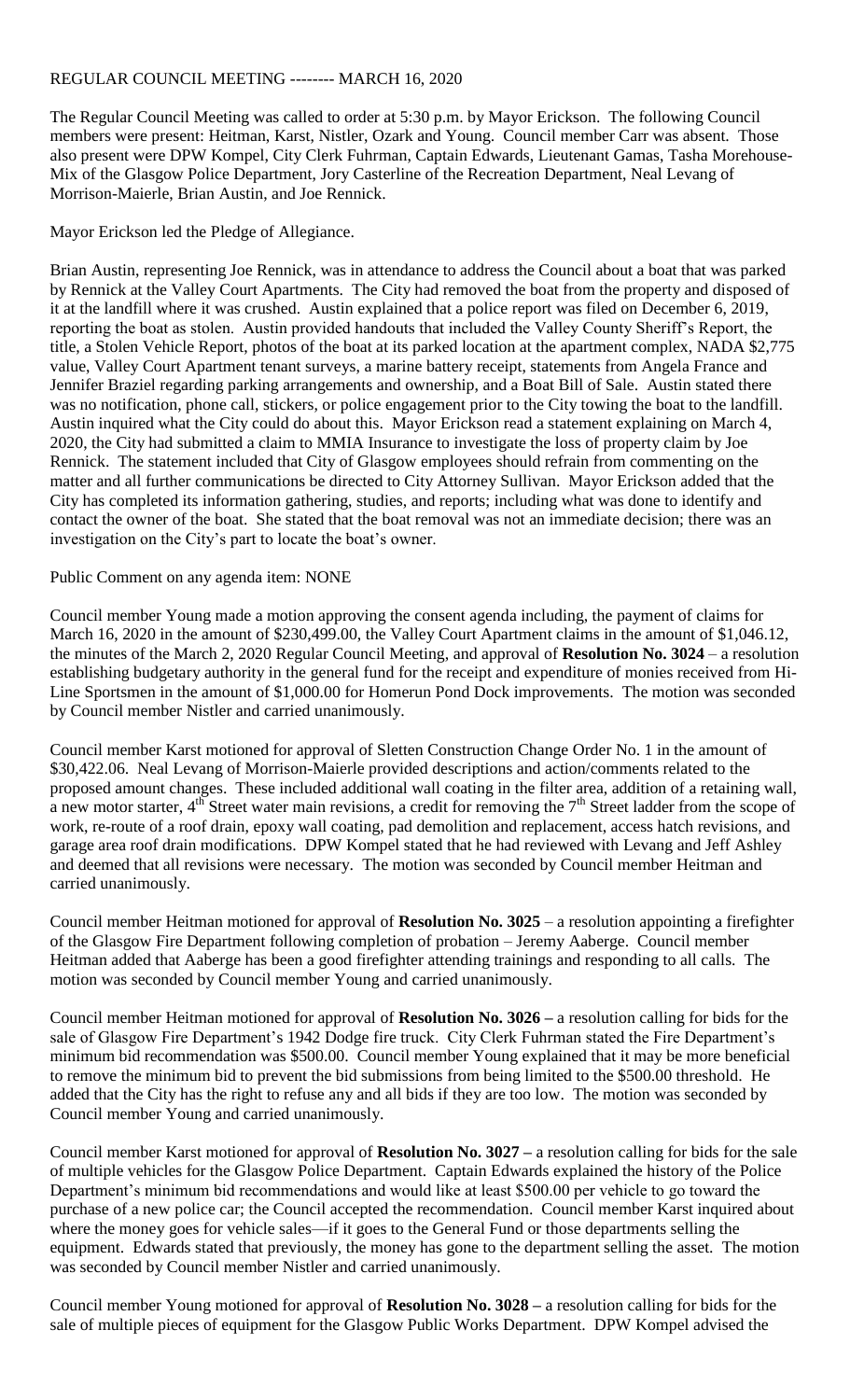Council to accept the minimum bid recommendations so the equipment does not sell well below value. He included the fair market value research conducted by Street Foreman Runningen in a memo. The memo further explained that liquidating the units would free up space, sell the equipment while it still has value, reduce maintenance costs, and place money back into the Street Department's equipment fund. There was discussion about interest shown in some of the equipment listed. The motion was seconded by Council member Hietman and carried unanimously.

Council member Karst motioned for approval of the Personnel Policy updates according to MMIA for employment practices coverage. City Clerk Fuhrman explained how to review the revisions and the updates were made to meet MMIA's policy requirements. The motion was seconded by Council member Nistler and carried unanimously.

Captain Edwards detailed the status of hiring two police officers pending background checks and Police Commission approval. One applicant had failed to meet the criteria. Edwards would like to consider a parttime officer and asked for Council approval to pursue hiring a part-time person in case the department becomes more short-staffed. He explained that he has a few officers in mind, including a previously employed person that already has the uniform and training required to the do the job. Mayor Erickson requested that Captain Edwards check with City Attorney Sullivan on re-hiring the interested person. There was further discussion about hiring retired officers and Edwards is looking into options for backup. Captain Edwards said they are still pursuing one full-time applicant, Jonas Tonneson, contingent on passing the background check. Council member Heitman made a motion to approve hiring Tonneson. The motion was seconded by Council member Nistler and carried unanimously. There was continued discussion about hiring a part-time officer. Mayor Erickson stated the Police Department can do so, if they are within their budget. Council member Ozark said the Council will need to approve a hiring recommendation and noted it can be added to the next Council agenda.

Council member Karst provided a summary on the results of the swimming pool Request for Proposal. There were four firms that met the requirements and were scored based on Montana Department of Commerce's selection criteria. The Pool Committee is recommending Interstate Engineering to do the work on the proposed pool. Council member Karst made a motion to approve the recommendation. The motion was seconded by Council member Ozark and carried unanimously.

Mayor Erickson discussed the police wage negotiation. She referenced the Police Department offer letter agreeing to the \$.92 raise and request for a \$.10 night shift differential increase. The total cost of the extra \$.10 night differential rate would be \$417.30, retroactive to July 2019. Council member Young made a motion to approve the offer. The motion was seconded by Council member Heitman and carried unanimously.

## Unfinished Business:

-Levee Safety Committee Report – Mayor Erickson noted she has been in contact with John Lamb about holding a Levee Committee meeting to address forming a levee district and the amount and years required. Board meetings have been postponed, but this is high on the priority list. -Update on GNDC noncompetitive grant – NONE

Mayor Erickson reported that there was a TC Energy meeting on February 25, 2020, regarding Keystone XL pipeline. Topics included timeline, impact, and security. There was a meeting today on Coronavirus prevention that included the County Commissioners, City, law enforcement, the Health Department, churches, KLTZ, and various other people. There is a conference call daily at 9:00 a.m. to discuss changes. Todd Young, PIO, will provide informational updates on KLTZ at 11:00 a.m. everyday. All board meetings are cancelled for the next month, except Council meetings. The County has a phone number set up to prevent 911 overload. Valley County Transit is looking at limiting services. The schools are providing meals to school-aged children with specific drop-off points throughout the community. They are looking for childcare for first responders and are checking with churches. The County will provide Senior Citizen support and meal delivery. The Clerk and Recorder may consider mail ballots only for the November election. The Food Bank has been cancelled for the remainder of the month; Mental Health is organizing food delivery to homes. Mayor Erickson provided minutes from this morning's response meeting, comments from Governor Bullock's office, and the essential plan for the City of Glasgow. The City of Glasgow's safety measures will be in place until at least March 27, 2020, and will be reviewed at that time. The city offices will be working and will answer phone calls but will limit exposure to the public. The Street and Water Departments will continue services as usual. The City will continue to provide service for funerals. The Library operations will remain the same.

Committee Reports: There were no reports for Personnel, Water, Cemetery or Fire. Captain Edwards discussed that the Police Department is working with Kathy Granger on grants involving technology and where they need to focus their efforts. They are working on mental health tele-med service options for jailed people. Council member Karst noted that the Ordinance Committee met but did not take any action. Mayor Erickson stated that the Wage Compensation Committee met and will provide a report in the next meeting.